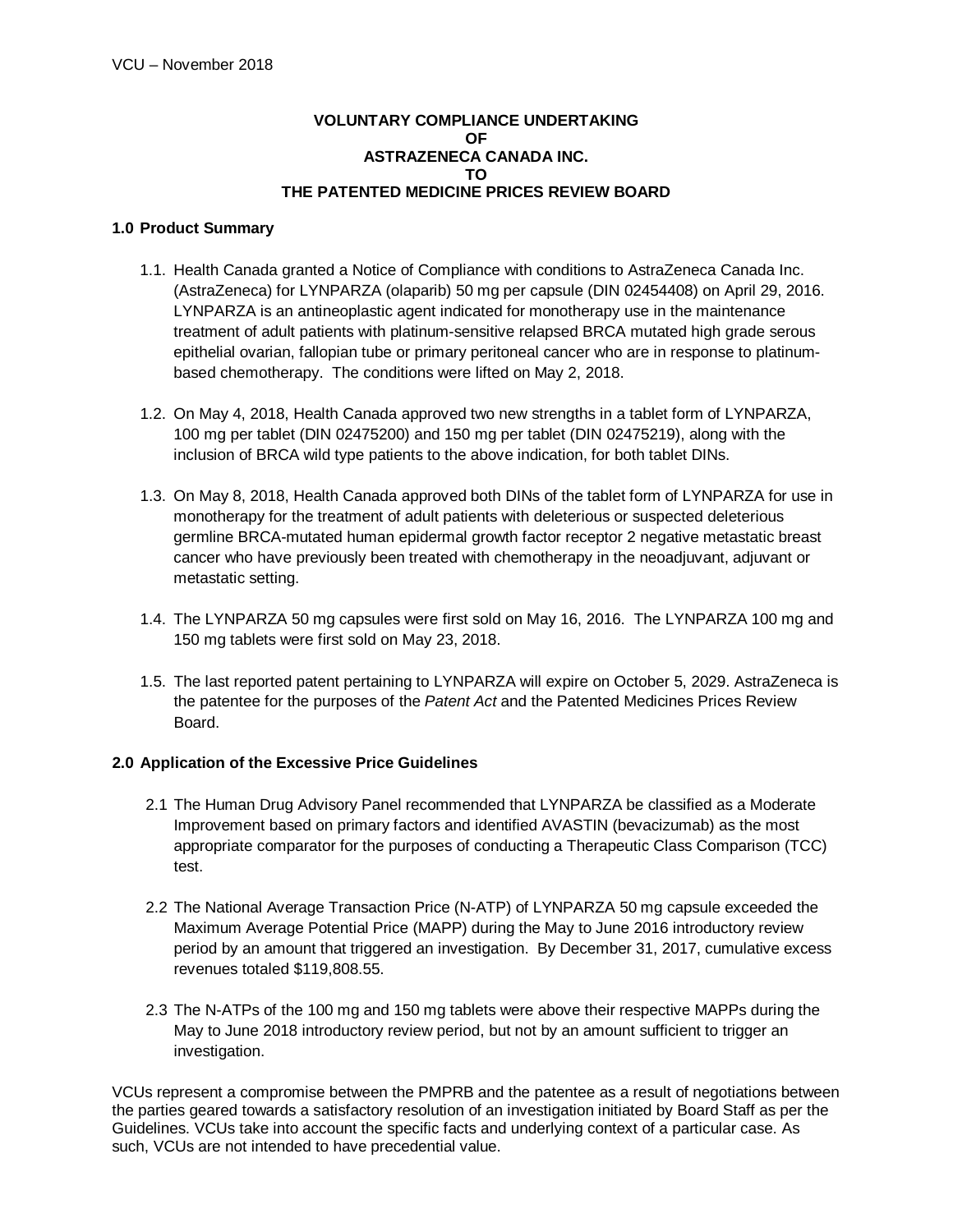# **3.0 Position of the Patentee**

- 3.1 This Voluntary Compliance Undertaking (VCU) constitutes no admission by AstraZeneca that the prize of LYNPARZA is now, or was at any time since the date of first sale, excessive for the purposes of the *Patent Act*, nor is this VCU binding upon any panel of the Board for the purposes of the *Patent Act*.
- 3.2 Furthermore, AstraZeneca does not agree with the therapeutic class comparison carried out by the Patented Medicine Prices Review Board in the introductory price review of LYNPARZA.

# **4.0 Terms of the Voluntary Compliance Undertaking**

- 4.1 Pursuant to this VCU, AstraZeneca will undertake:
	- 4.1.1 To agree that the 2016 MAPP for LYNPARZA 50 mg capsule is \$15.8028, and that the 2018 MAPPs for LYNPARZA 100 mg and 150 mg tablets are \$64.8548.
	- 4.1.2 To agree that the Non-Excessive Average Prices (NEAPs) for each DIN of LYNPARZA are as follows:

| Year | 50 mg/capsule<br>(DIN 02454408) | 100 mg/tablet<br>(DIN 02475200) | 150 mg/tablet<br>(DIN 02475219) |
|------|---------------------------------|---------------------------------|---------------------------------|
| 2016 | \$15.8028                       | n/a                             | n/a                             |
| 2017 | \$15.9766                       | n/a                             | n/a                             |
| 2018 | \$16.2137                       | \$64.8548                       | \$64.8548                       |
| 2019 | \$16.4665                       | \$65.8925                       | \$65.8925                       |

- 4.1.3 To ensure that the 2018 N-ATP for each DIN does not exceed the 2018 NEAP outlined in section 4.1.2;
- 4.1.4 To reduce the 2018 N-ATP of LYNPARZA 50 mg capsule below the 2017 NEAP in order to offset cumulative excess revenues received by AstraZeneca up to December 31, 2017, as described in Schedule 13 of the Guidelines;
- 4.1.5 To make a payment to Her Majesty in right of Canada within 30 days of receiving Board Staff's notification of any remaining cumulative excess revenues as of December 31, 2018, as calculated based on the semi-annual price and sales data filed by AstraZeneca;
- 4.1.6 To reduce the list prices of LYNPARZA effective January 1, 2019 to the 2019 NEAPs described in section 4.1.2, and to take no list price increase in 2019;
- 4.1.7 To ensure that the price of each DIN of LYNPARZA remains within the PMPRB's Guidelines in all future periods in which LYNPARZA is under the PMPRB's jurisdiction.

VCUs represent a compromise between the PMPRB and the patentee as a result of negotiations between the parties geared towards a satisfactory resolution of an investigation initiated by Board Staff as per the Guidelines. VCUs take into account the specific facts and underlying context of a particular case. As such, VCUs are not intended to have precedential value.